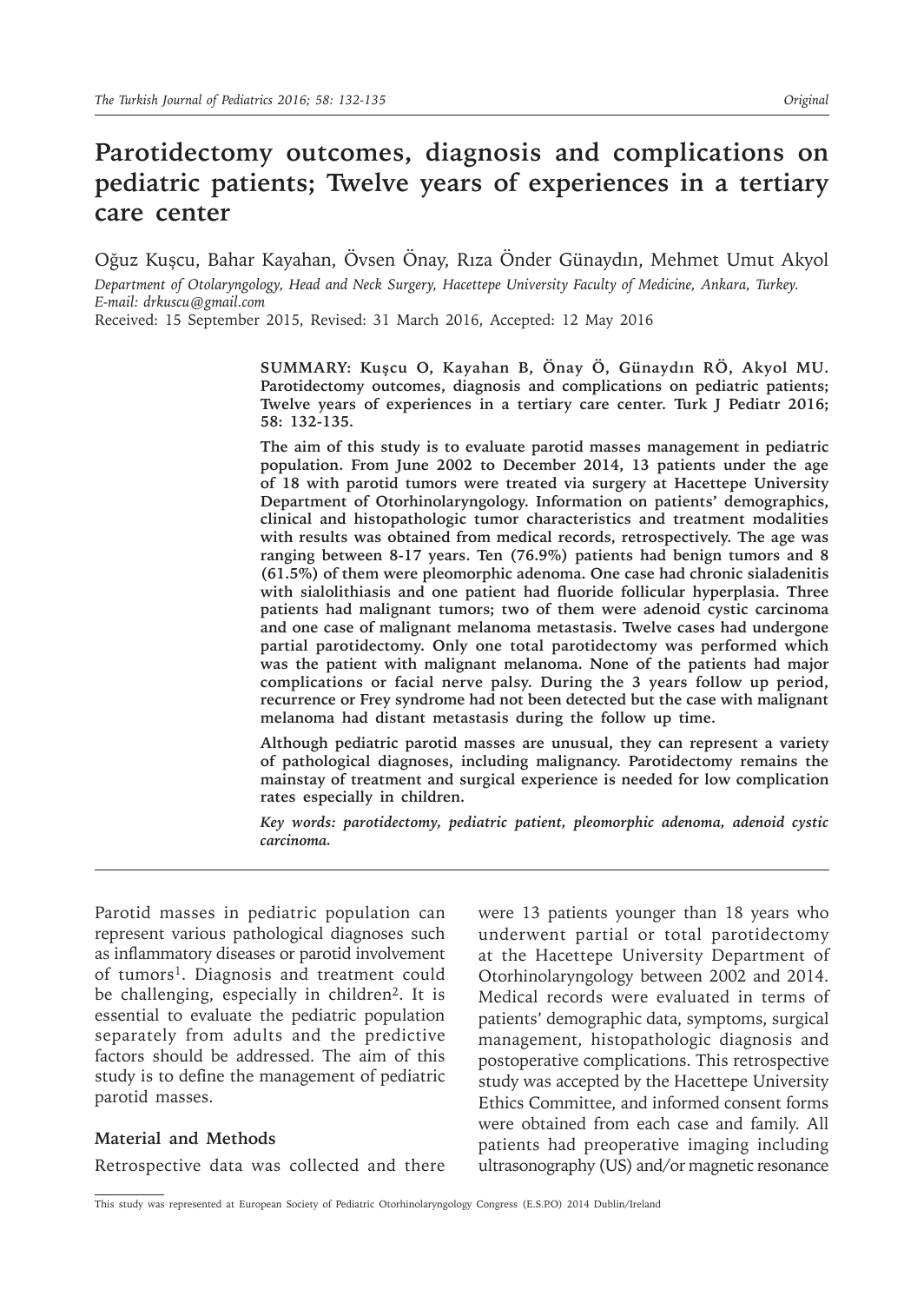imaging (MRI). Preoperative histopathologic investigation including fine-needle aspiration cytology (FNAC) was performed on all patients. Partial or total parotidectomy was performed with facial nerve monitoring.

# **Results**

There were 13 patients who underwent parotidectomy (12 cases partial, one case total) to treat parotid masses. The age range was between 8-17 years. There were 9 female and 4 male in our study. 45.1% of lesions were located on right and 54.9% were located on the left gland.

Painless parotid mass was observed in all patients, two cases showed mass in the preauricular region and 11 cases had mass in the tail of parotid gland. Ten patients (76.9%) had benign lesions and 8 (61.5%) of them were pleomorphic adenoma. Benign tumors of parotid gland like pleomorphic adenoma were seen as masses with well defined boundary and full of contrast on MRI. Histopathologic view of pleomorphic adenoma is well encapsulated mass with tubuloglandular structures and myxomatous stroma. The other cases with benign lesions had chronic sialoadenitis with sialolithiasis and fluoride follicular hyperplasia (Table I). Three cases had malignant parotid tumors, including adenoid cystic carcinoma (ACC) (2 cases) and malignant melanoma metastasis (one case). Two cases with the diagnosis of ACC were treated with partial parotidectomy and they did not have any adjuvant therapy, their follow-up is still going on as free of recurrence. One case which was diagnosed as malignant melanoma (MM) metastasis that came from skin MM was excised with clear surgical margin two years ago and was evaluated in terms of primary region and neck metastasis with MRI before the treatment. Any lesions in primary skin area or clinically lymph node were not detected. Total parotidectomy with elective neck dissection was performed. After the surgery the patient had adjuvant chemoradiotherapy. During the follow-up period there was no lymph node metastasis but he had distant metastasis.

When it comes to FNAC reports, it has 100% sensitivity and 80% specificity for benign parotid tumors. Table I summarizes demographic features of patients, preoperative

management, histopathological results and the management of follow-up period.

There were no minor postoperative complications such as wound infection, saliva leakage, hematoma or seroma. Also, there was no transient or permanent facial nerve palsy or paralysis in this study. During the 3 years of follow up period, neither recurrence nor Frey syndrome had been detected. There was no patient who complained about symptoms of Frey Syndrome such as flushing or sweating after eating. That is why starch-iodine test was not applied on any of the patients.

# **Discussion**

Slowly enlarging painless mass is the most common symptom of parotid tumors. Painless mass is also seen in inflammatory diseases of parotid gland and/or regional lymph nodes. So diagnosis of a mass in the parotid region in children contributes a challenge<sup>3,4</sup>. Woods et al.<sup>5</sup> reported that symptoms such as pain, facial nerve palsy and rapid growth of tumors are more frequently found in malignant parotid tumors. However, they were not seen in any of the patients in our series.

Decision making about parotid mass is most challenging and an urgent diagnosis and proper treatment are essential. Both US and MRI have an important role in the preoperative evaluation<sup>6,7</sup>. In our study, we used US and/ or MR in all patients. MRI has important role for surgical planning and to determine histopathologic type of benign parotid tumors. That is why FNAC is not necessary for all patients since MRI usually provide us a preoperative diagnosis8,9 especially in benign tumors. However, imaging studies could not distinguish a benign tumor from a low-grade malignant lesion; FNAC was the most useful method to diagnose pathologies preoperatively.

Parotidectomy seems to be a gold standard modality and mostly used technique to provide surgical resection of the tumor with no residue. It is now generally accepted that partial parotidectomy is the minimal surgery that has to be applied in the primary modality of treatment for benign parotid lesion $10,11$ . Recurrence rate for pleomorphic adenoma in children is higher than that in adult population<sup>12</sup> because conservative surgery is mostly preferred by the surgeon in children.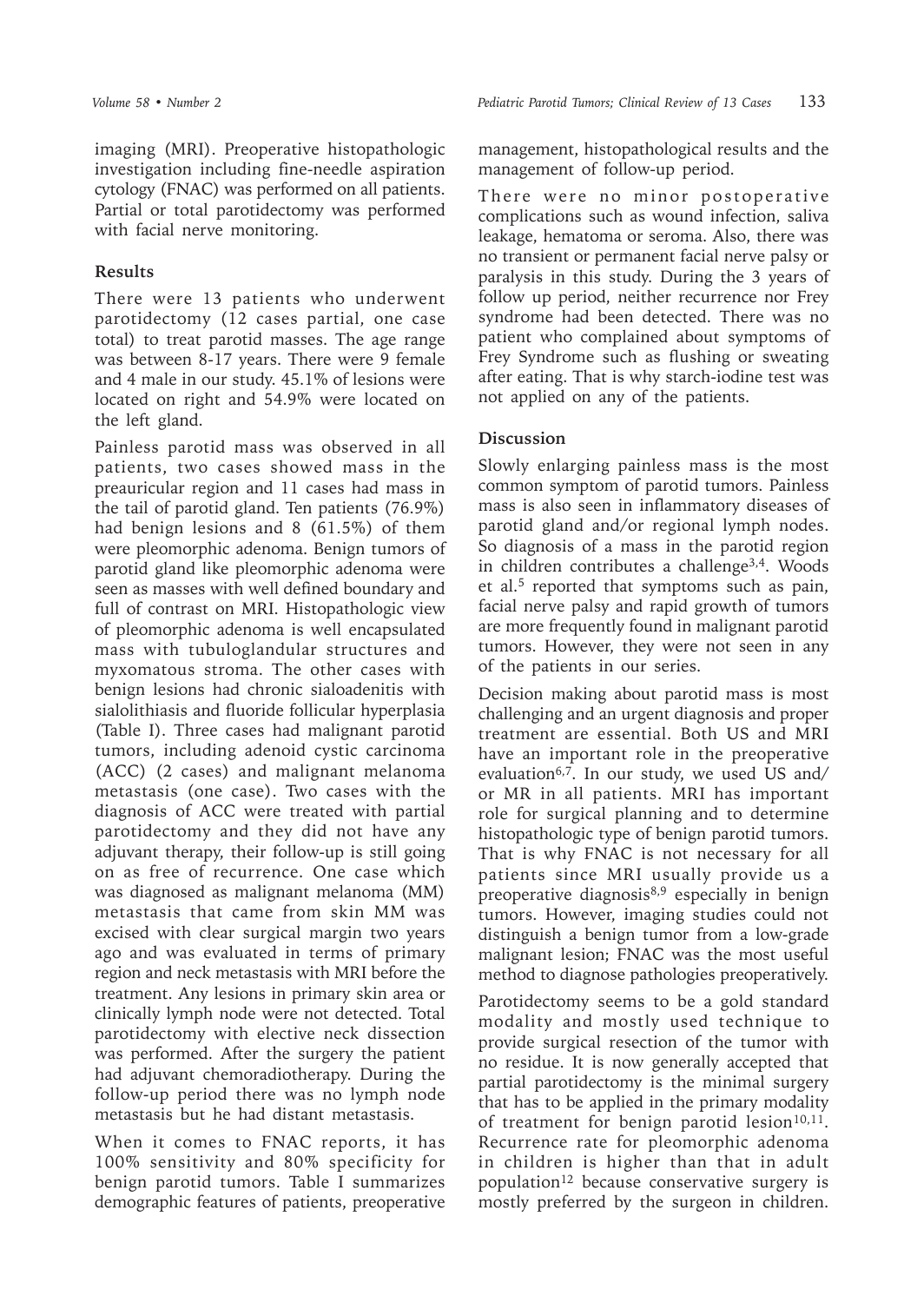| Case                   | Age          | <b>Sex</b>     | Pre-op<br>management | <b>FNAC</b>        | Histopat.<br>result | Surgery                  | Follow-up               | Recurrence                                            |
|------------------------|--------------|----------------|----------------------|--------------------|---------------------|--------------------------|-------------------------|-------------------------------------------------------|
| Case<br>1              | 17           | F              | US / MRI             | <b>PA</b>          | <b>PA</b>           | Partial<br>parotidectomy | Physical<br>examination | N <sub>o</sub><br>Recurrence                          |
| Case<br>2              | 10           | F              | <b>US</b>            | <b>PA</b>          | PA                  | Partial<br>parotidectomy | Physical<br>examination | N <sub>o</sub><br>Recurrence                          |
| Case<br>3              | 16           | $\overline{F}$ | <b>MRI</b>           | <b>PA</b>          | PA                  | Partial<br>parotidectomy | Physical<br>examination | No<br>Recurrence                                      |
| Case<br>$\overline{4}$ | 13           | M              | US / MRI             | PA                 | PA                  | Partial<br>parotidectomy | Physical<br>examination | N <sub>o</sub><br>Recurrence                          |
| Case<br>5              | 15           | M              | US / MRI             | Non-<br>diagnostic | <b>FFH</b>          | Partial<br>parotidectomy | Physical<br>examination | No<br>Recurrence                                      |
| Case<br>6              | 11           | F              | <b>US</b>            | PA                 | PA                  | Partial<br>parotidectomy | Physical<br>examination | N <sub>o</sub><br>Recurrence                          |
| Case                   | 8            | $\overline{F}$ | US/MRI               | Non-<br>diagnostic | <b>ACC</b>          | Partial<br>parotidectomy | <b>MRI</b>              | No<br>Recurrence                                      |
| Case                   | 17           | F              | <b>MRI</b>           | Non-<br>diagnostic | Chr. st.            | Partial<br>parotidectomy | Physical<br>examination | N <sub>o</sub><br>Recurrence                          |
| Case<br>$\mathbf Q$    | 8            | M              | US/MRI               | <b>MM</b>          | <b>MM</b>           | Total<br>parotidectomy   | <b>MRI</b>              | N <sub>o</sub><br>Recurrence<br>distant<br>metastasis |
| Case<br>10             | 14           | F              | US/MRI               | PA                 | PA                  | Partial<br>parotidectomy | Physical<br>examination | N <sub>o</sub><br>Recurrence                          |
| Case<br>11             | $\mathbf{Q}$ | $\mathbf F$    | US/MRI               | Non-<br>diagnostic | <b>ACC</b>          | Partial<br>parotidectomy | <b>MRI</b>              | No<br>Recurrence                                      |
| Case<br>12             | 13           | F              | US/MRI               | <b>PA</b>          | <b>PA</b>           | Partial<br>Parotidectomy | <b>MRI</b>              | N <sub>o</sub><br>Recurrence                          |
| Case<br>13             | 15           | M              | US/MRI               | <b>PA</b>          | PA                  | Partial<br>parotidectomy | <b>MRI</b>              | N <sub>o</sub><br>Recurrence                          |

**Table I.** Demographic Features of the Patients

ACC: adenoid cystic carcinoma; Chr.st:Chronic Sialoadenitis; FFH: fluoride follicular hyperplasia; FNAC: fine needle aspiration biopsy; MM: malignant melanoma ; MRI: magnetic resonance imaging; PA: pleomorphic adenoma; US: ultrasound

We treated parotid tumors by partial and total parotidectomy according to tumor localization. Facial nerve paralysis or paresis is commonly seen after the parotidectomy. In adults, reported rates of post-parotidectomy facial nerve paresis range between 9% and  $60\%$ <sup>13</sup>. In this study, there was no facial nerve paralysis either transient or permanent because of meticulous dissection of facial nerve.

In literature, the most common benign tumor of parotid gland in children is pleomorphic adenoma and mucoepidermoid carcinoma is the most commonly seen malignant tumor, and there is a female to male predominance<sup>14</sup>. We agreed with the literature about female to male predominance; there were 9 female and 4 male. Mucoepidermoid carcinoma in pediatric age has predominance in case of malignant

tumors and it is commonly seen as low or intermediate histological grade where as in adult age it is commonly seen as high-grade tumor<sup>15</sup>. We found that the most benign tumor of parotid gland was pleomorphic adenoma but in our series 2 of 3 malignant tumors were ACC and one of them was malignant melanoma metastasis. This finding is in direct disagreement with previously published reports. Malignant parotid tumor usually requires a combination of treatment modalities besides surgery. If the tumors were in the early stage or low grade, parotidectomy alone was enough<sup>16</sup>. Two of our patients with low-grade ACC were treated with parotidectomy alone which did not show recurrence during the five-year followup period and they have been followed with MRI. Patient with MM was treated by total